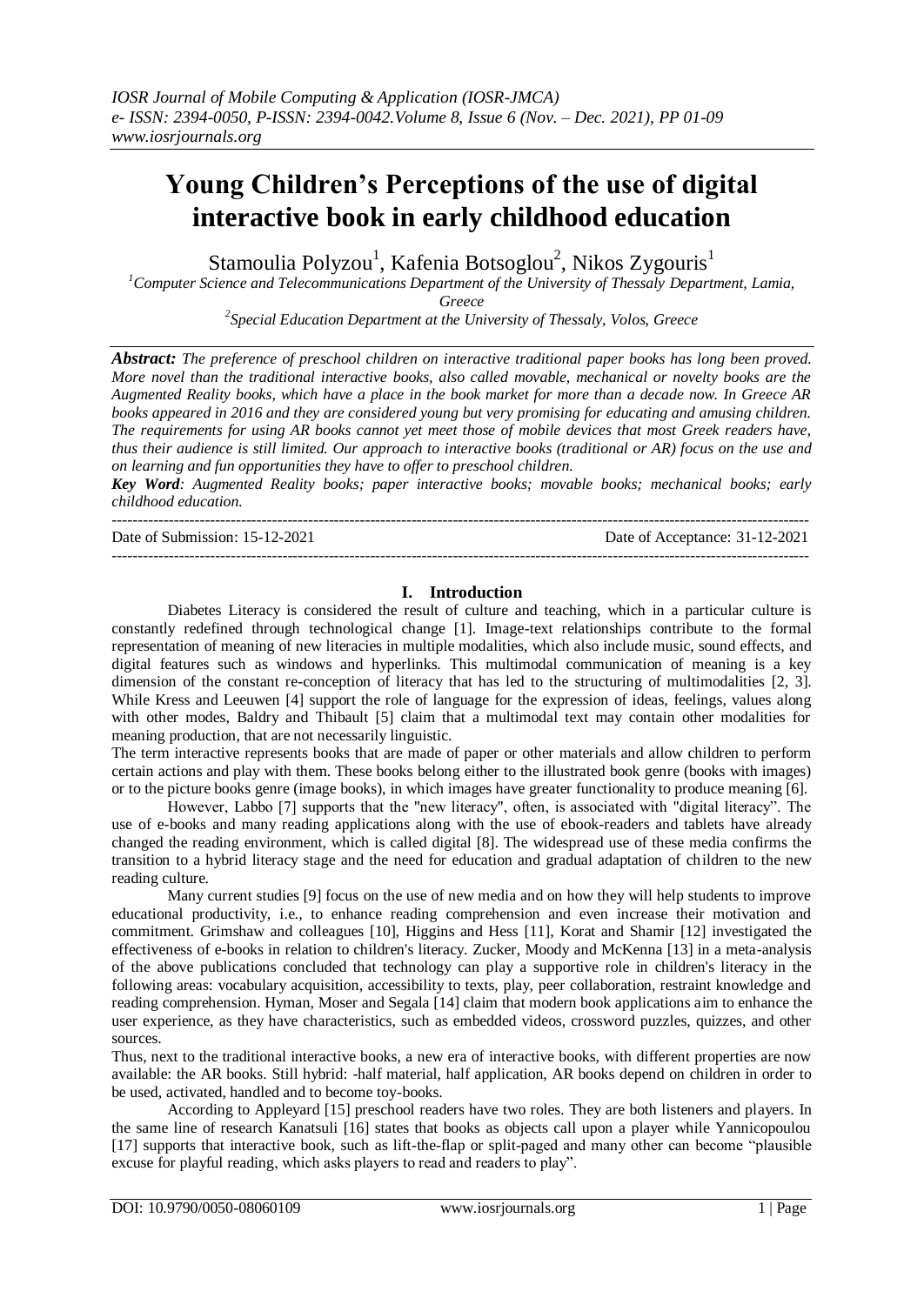Gibson [18] much earlier than Appleyard [15] defines books as a medium of knowledge which has second handed knowledge. Newborn children explore the world around them by using their immediate senses. They look, hear, smell, taste, and touch. Children, in addition to being directly aware of the world, are also obliged to be aware of the world. Their parents "show them things, say things to them and give them models and images of things, and finally rules and shortcuts to discover more things. Games, pictures and words are aids to perception provided by parents and teachers, claims Gibson [18]. Books in the broadest sense, are materials. The shape of the book and its characteristics are absolutely related to the evolutionary stage of people and the ways humans communicate. As long as humans communicate not only vocally but also in writing, the symbols must rest on an opaque surface, on a material surface (e.g., stone, paper, plastic, wood screen, etc.), which will be suitable for use.

Obviously, some specific types of illustrated books manage to gain more relevance to the game. For Nikolajeva [19] this is the case with the postmodern book, mainly due to two components: on the one hand the relationships, and especially the tensions, between what the words say and what the pictures show, and on the other hand, because of the materiality of the books. Particularly enjoyable and playful are those books that offer the reader the opportunity to interact, such as books with moving and folding images and generally those with non-conventional materiality [19].

Augmented Reality (AR) merges real and virtual world when books and smart technology devices are used in combination. The mobile devices display on their screens, above the existing environment, artificial digital 3D objects (e.g., animals, mythical creatures, ancient renowned monuments etc.) with which users can interact in real time. Lately, except the use of mobile devices, other morphotypes of devices are used for the projection of AR pictures, such as special head mounted adjusted displays. Augmented Reality can be compared with Virtual Reality (VR) because they both create illusions, but they differ greatly because AR simulates artificial objects on the existing environment, while VR creates a completely separate not existing (digital) environment, which is totally cut off from the real environment. In this research only the AR created models are of interest.

Traditional interactive books are paper books which maintain the book format (codex), meaning that they consist of two book covers with other pieces of paper in between. However, their images come to life when with simple manipulations, the reader can lift, open, unfold, look through, open, some (usually) paper parts of the book to become a player and the book to transform into a literacy game [15]. These books have different names, depending on the kind of movement or the kind of use they permit, e.g., pop-up books, a-lift-a-flap book, tunnel books, concertinas and many others.

In the Greek book market since 2016, beside the traditional mechanical interactive books, a new type of digitally enhanced interactive books, based on augmented reality technology is present. They are a hybrid type of book, containing features from two worlds a material and a digital, just like many other products we use in our 21st century lives. They combine the paper-made book with features afforded to be used only by those who own certain kind of apparatus, i.e. smart phones and tablets. Books combining AR features can be enriched with digital content, using applications that create 3D models, permit interaction with text or even play videos. Few, at present, publishing houses in Greece have turned their attention to relevant publications using the 3D models as their main feature.

Using AR technology interactive books for educating and recreating children seems to be a vast dynamic field which can ideally provide for achieving both goals.

The main aim of the present study was to record children's perceptions about interactive books properties and affordances but to observe their reaction/s while using the traditional paper interactive book, of the mechanic type, and the digitally enhanced AR interactive book. According to the procedure the research explored which are preschool children's perceptions on traditional interactive books. Furthermore, studied which are preschool children's perceptions on AR books. Also, another target was to analyze which interactive book morphotype do preschool children consider their favor.

#### *Participants*

## **II. Method**

The study was conducted in a preschool in a regional city of Greece. The particular preschool was chosen because the number of 5-year-olds and the number of 6-year-olds met our requirements (equal numbers) so as to establish equal in age's groups (Mean 5.5, SD=0.52, N=12). The research was conducted after the parent's consent was granted. Previous to the research, the researcher discussed with the kindergarten teacher which book subjects would be considered most appropriate to choose according to the list of interactive books available. Even though the participation of children in the study was voluntary, all children expressed their willingness in taking part to it. The day of the intervention 12 out of fourteen children were present thus twelve 5-6 year-old children were separated in two mixed age and sex groups, of 6 children each. It must be highlighted that all human data including in the present research were obtained in compliance of Helsinki declaration and University of Thessaly ethics code.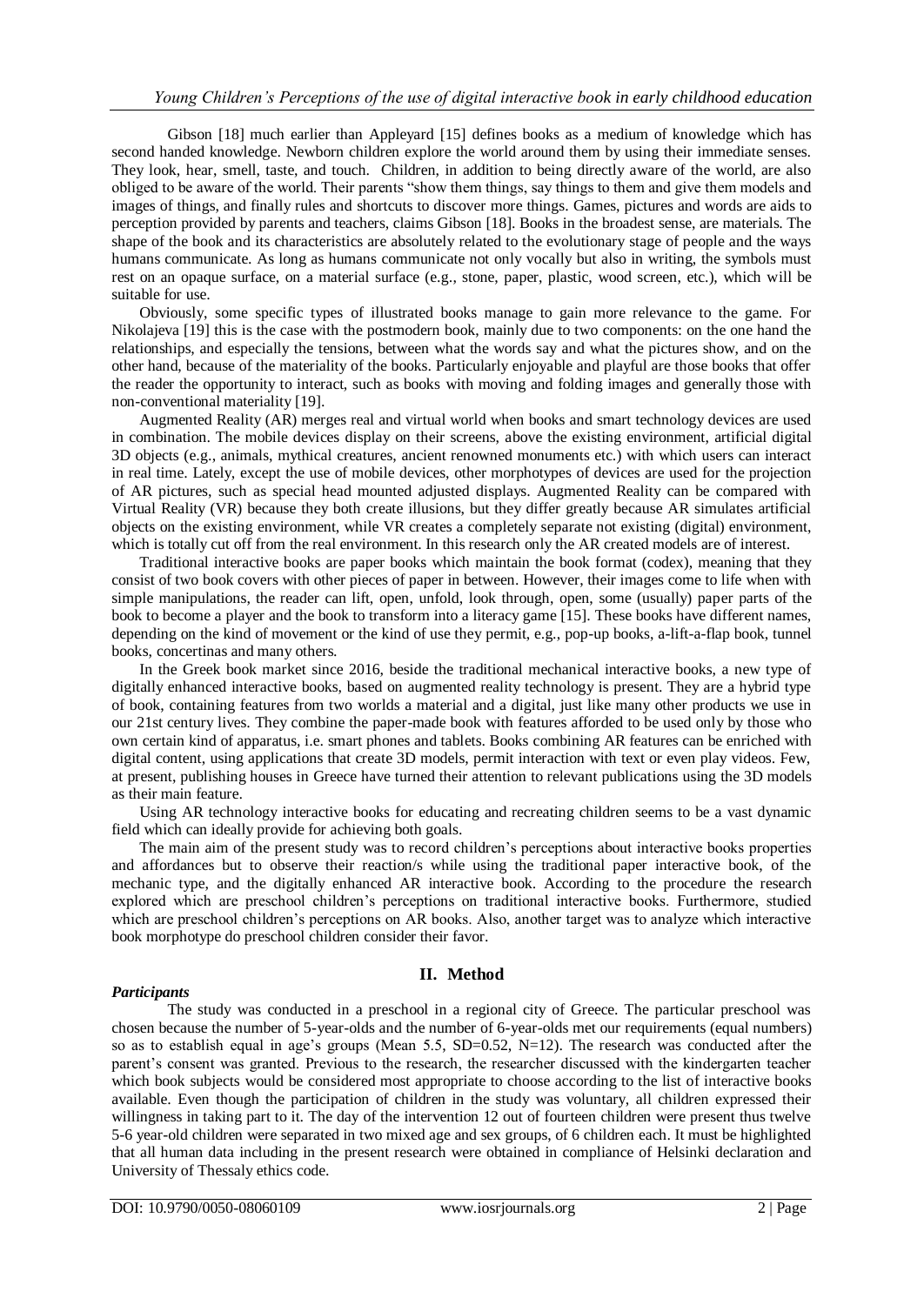## *Materials: Selected Interactive books for the intervention*

The few AR books that have been published so far from Greek publishers concern the acquaintance of children with the animal kingdom, with space and planets, with the presentation of important world monuments, while recently, mystery stories books and titles derived from classic literature (e.g., The Little Prince) books have been added in the same list. For our intervention, we compiled a list of books based on the following criteria:

- of a relevant theme
- easy to use
- fun to look at
- of a theme favorite to children

We first examined the available AR books in the Greek book market because the numbers and subjects are much fewer than the paper interactive ones. We decided to use the subject of Dinosaurs as a suitable theme of interest in kindergarten curriculum. After choosing the AR book we located the paper interactive book, and its suitability for 5-6 year-old children was examined, as we originally thought it might be more appropriate for children under 5 years. Finally, we decided to use it because it suited all the other criteria.

The book we chose to represent the traditional interactive books was Jo Lodge's [20] Roar! Roar! I'm A Dinosaur! ; translated in Greek with the title Playful Little Dinosaurs), a 2019 Savalas Edition, board book (Images 1 & 2).



**Image 1**. The cover page of the print interactive book (cover). **Image 2**. Inside picture of Stegosaurus

This book according to its editor is a "super sturdy, chunky board book with sliding tabs". Little ones will delight at the innovative tabs that make the dinosaurs move and dance on every spread, from the swoop of the pterodactyl's bat-like wings to the swish of a diplodocus's long tail". The book combines direct action words, simple vocabulary, with colorful illustrations, and promises to delight and excite. The English edition even has pronunciations for the names of the dinosaurs which the Greek edition didn't choose to offer.

The book selected to represent for our research purpose the digitally enhanced interactive books was Dinosaurs, a book translated and published into Greek in 2019 by Hartini Poli editions (Images 3 & 4).



**Image 3**. The Augmented Reality book. **Image 4**. The AR instructions for the use of the AR

The AR book was first published with the original book title iDINOSAUR, from Carlton Publishing Group in 2013, using sources from the American Museum of Natural History, the Getty Images Gallery, and many other official organizations.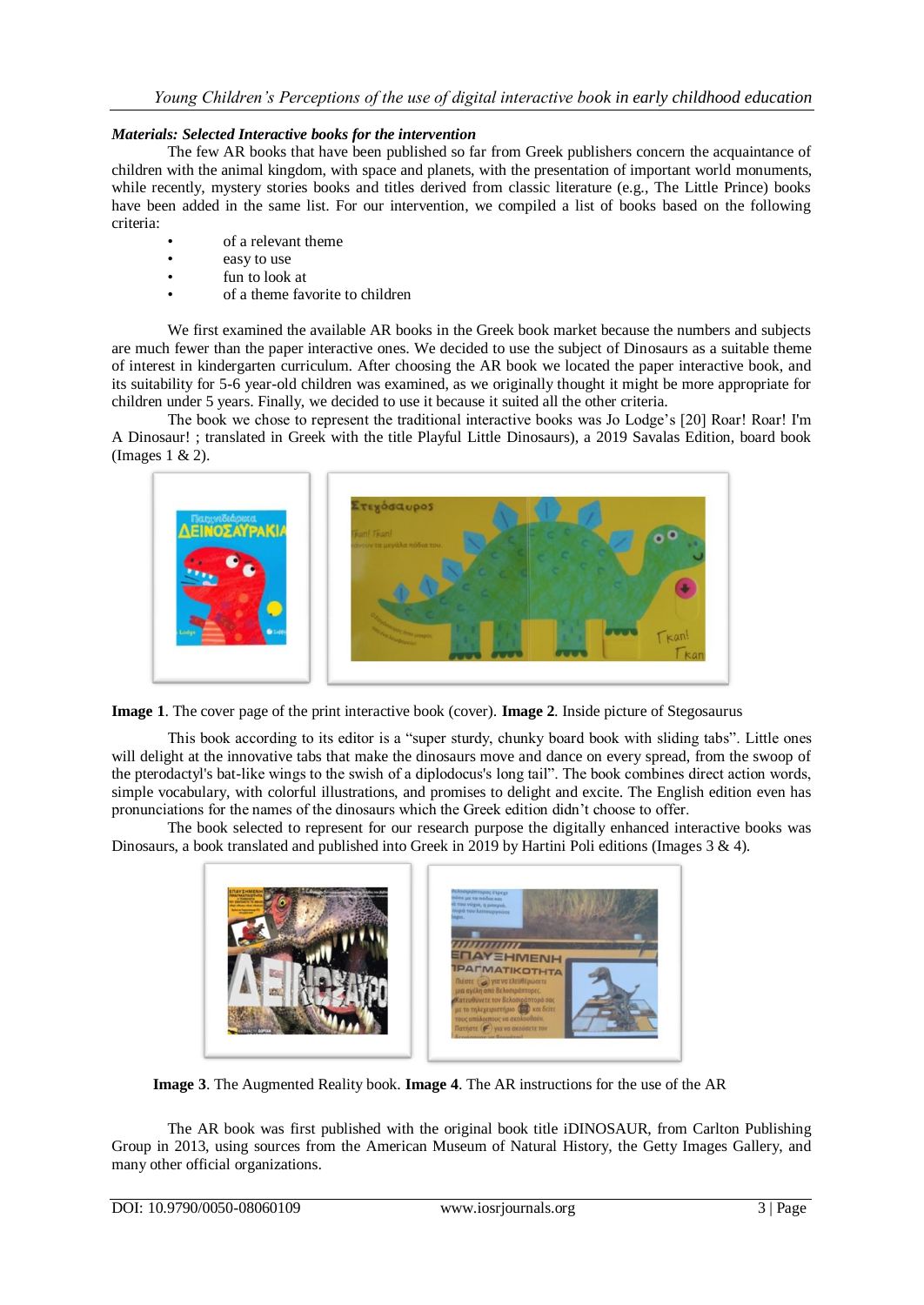The Augmented Reality book, Dinosaurs [21], organizes the cognitive load about the theme in a hypertext format. Hypertext is considered as a new genre of information that makes reading an interactive process and enables readers to develop rich, highly interconnected knowledge structures [22, 23].

The application iDinosaurAR was downloaded prior to the intervention in two smart phone devices. Phone devices were preferred because preschool children could handle them and carry them easier than tablets which are much heavier and bigger.

#### *Procedure*

The data collection procedure consisted of seven phases:

Phase 1: Conversation with full attendance of children in a circle-time

Phase 2: Observation of children using the book and Interviews with children about their views and perspectives

Phase 3: Observation of children using the AR book and Interviews with children about their views and perspectives

Phase 4: Children presented in groups their (group) interactive book

Phase 5: Books (and smart phones) switched hands; photos with dinosaurs were taken and observed with children

Phase 6: Children decided which book they would purchase;

Phase 7: Read books. Book reading along with children repeating the dinosaur and singing of the action words suggested in the paper interactive book.

## *Research tools*

During the intervention we used many of the tools that the Mosaic approach suggest for listening to children voices. The traditional qualitative procedures of observation and interview were the researcher's voice is 'louder' than children's sit alongside participatory tools, including children's making presentations and participating in a voting procedure in which children play an active role in discussing the material [24].

a) Conversation with the children in a circle-time

b) Observation during their use of books

c) Interviews with children

d) Children made presentations of books: discuss and review

e) Children participated in a voting procedure

f) Children listened to the book stories and sang the action words suggested in the paper interactive book.

## *Phase 1: Conversation with children*

The purpose of the research was explained to children, "to see/use some books and share with me their opinion about them". The procedure was explained to them and with colorful numbered papers they knew in which group they were placed (girls and boys, 5 year-olds and 6 years-old were separated equally in the groups). All children but one stayed with their kindergarten teacher until it was time to join the researcher in the second phase.

#### *Phase 2: Observations and interviews about the traditional interactive book with the 1st group of children*

In a corner where the other children didn't have visual access, the researcher welcomed the children of the first group (group A) one by one. After a brief discussion about their interests, the researcher asked each child to look at the book twice in order to discuss about it afterwards. The aim of the observation is to note down a) the way of handling the book, b) any loud comments, and c) the degree of excitement if expressed while using the book. Finally, the children were asked in the form of a semi-structured interview the following questions in order to capture their perceptions and opinions:

- Have you seen / used another similar book in the past?
- Are you interested in the subject of dinosaurs?
- Why did/didn't you like this book?
- How would you describe this book to a friend?
- In which ways is this book different from the other books you know?

• In your opinion this book is intended for: a) children younger than you, b) for children your age, c) for older children or d) for all children?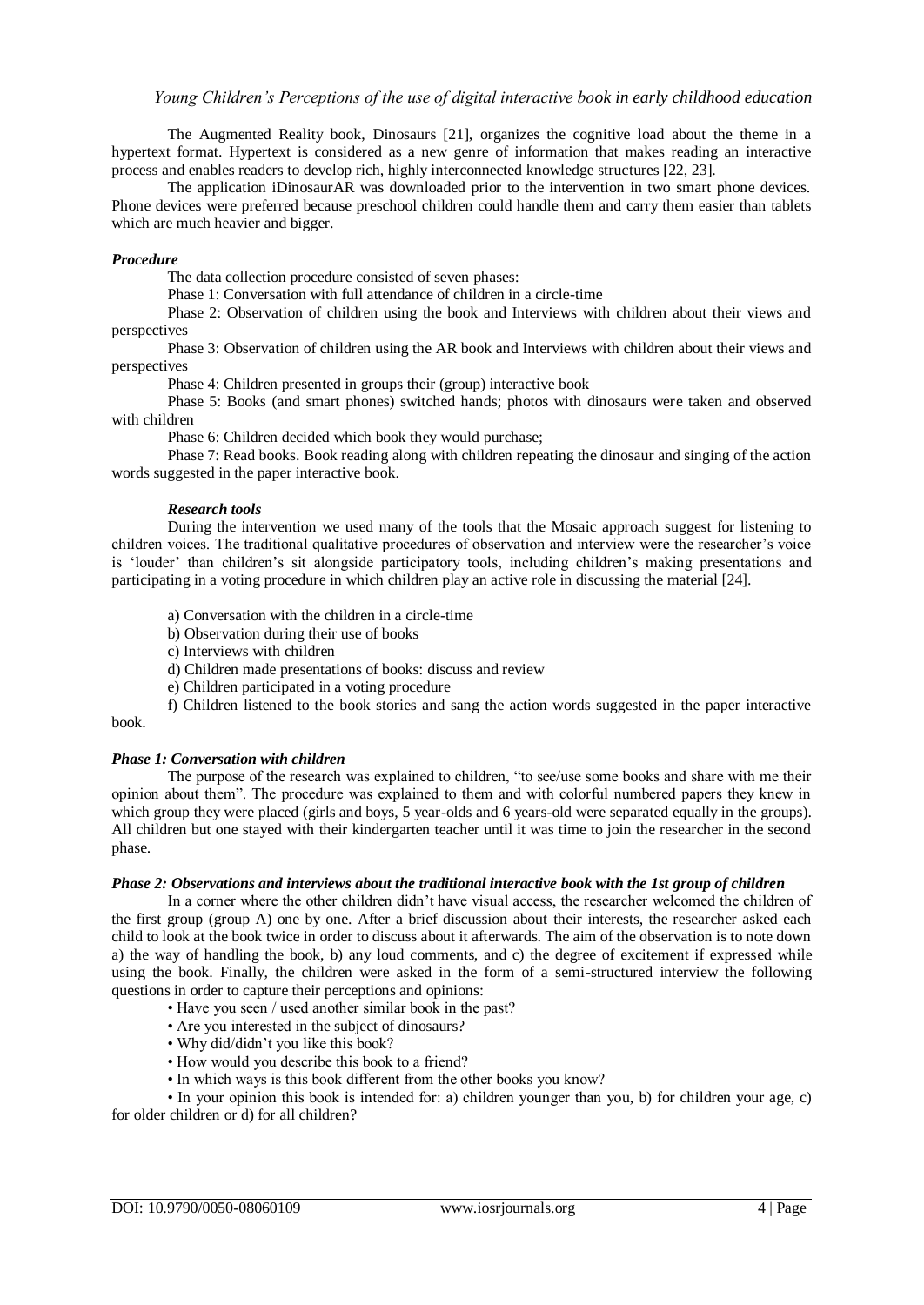#### *Phase 3: Observations and interviews about the AR interactive book with the 2nd group of children*

The intervention continued with the researcher coordinating the process of presenting the augmented reality book "Dinosaurs" and the implementation of the AR application to the members of the second group, group B.

The researcher first gave the book to the children, asking them to look at it. Following the "reading" of the book came the use of AR features with the mediation of the smart device. The researcher explained to the children how they would use the telephone device to "animate" prehistoric animals, discussing the instructions found in the first pages of the book with pictures and text.

The book rested open in front of the children, (as the instructions suggested) and with the help of the researcher only at the beginning they started to unbox (the dinosaurs came out of boxes or out of eggs if newborn), to move and make the dinosaurs release sounds.

After that, followed the semi-structured interview containing the next questions, in order to capture their perceptions and opinions:

- Have you seen / used another similar AR book in the past?
- Are you interested in the subject of dinosaurs?
- Why did/didn't you like this book?
- How would you describe this AR book to a friend?
- In which ways is this AR book different from the other books you know?

• In your opinion this book is intended for: a) children younger than you, b) for children your age, c) for older children or d) for all children?

In addition to the above questions Group B children were asked:

• How would you suggest another child to learn about the lives of dinosaurs a) by using this AR book or by watching a film?

Shortly before the end of the second phase of the intervention, the researcher had recorded with notes the reactions children made during the use of the application.

#### *Phase 4: Presentation of the two books to the two group members*

The second part of the intervention, after the children's lunch break, was followed by the prearranged procedure. The children of each group resumed the comments made earlier on seeing and playing with the book with the researcher's boost and help. During the presentation all the positive or negative features of the books were indirectly identified.

#### *Phase 5: Books switched hands*

In this phase children switched books and all children had the opportunity to observe these interactive books and use the AR application. Children had taken photos in groups with the dinosaurs and then watched them all together in the school PC (Image 5).



**Image 5.** Photograph of children with *AR Pterosaurs*

#### *Phase 6: Children decided which book they would purchase*

In the circle again, children voted which book they liked most and they would like to purchase.

#### *Phase 7: Book reading*

In the circle, the researcher and the kindergarten teacher read extracts that children pointed out from the rich in information about dinosaurs AR book and then read the short text from the paper interactive book. Finally, just before the end of the school day program we all played dinosaur making their movements and sang the action words suggested in the paper interactive book.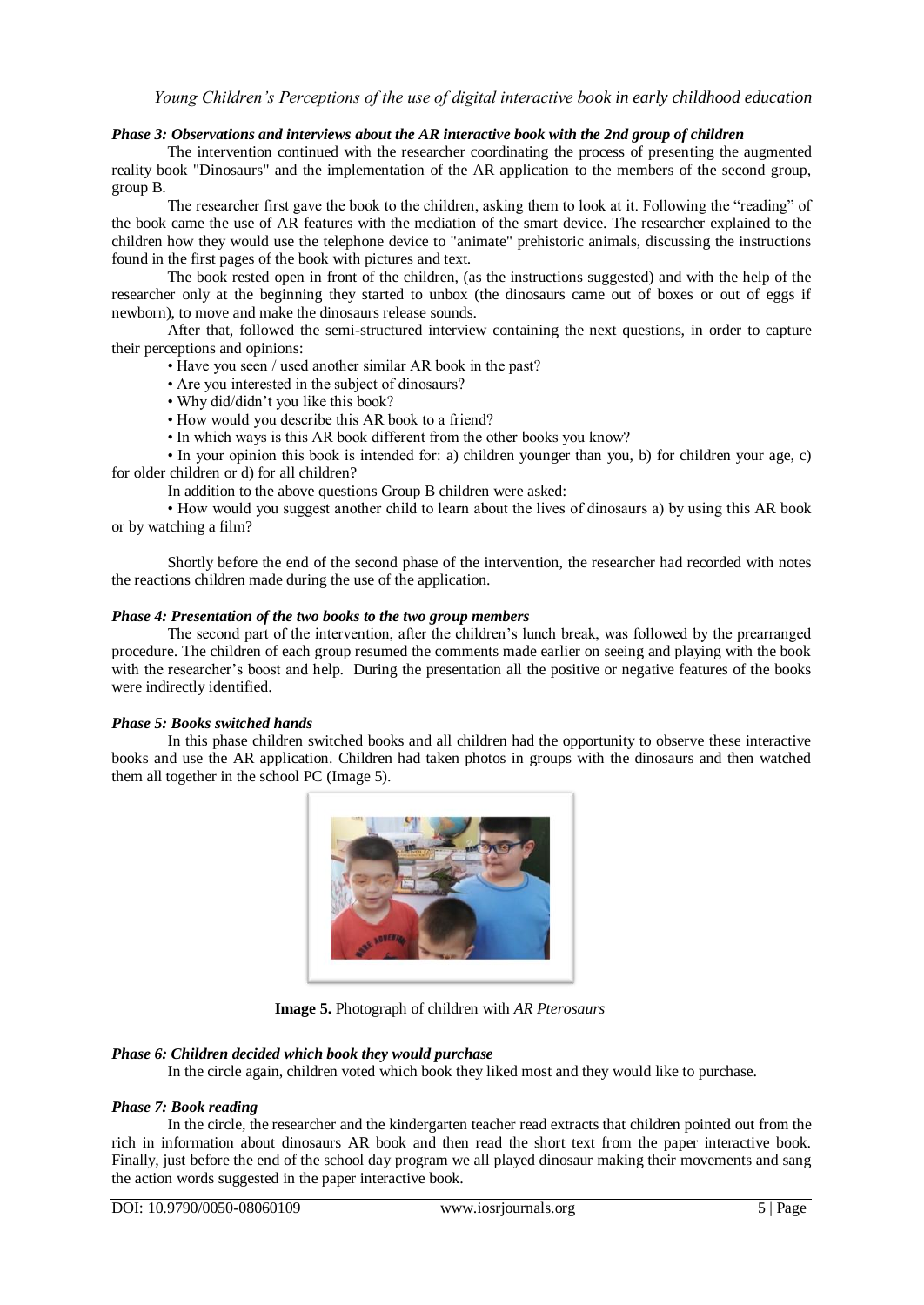# **III. Results**

Having leafed through the paper interactive book once, the researcher urged children to look at it once more, especially those children who did not discover its augmented possibilities with the first leafing. After that the researcher place her finger in the first indicated spot (circle with an arrow as indicator), all children managed to move the different part of the movable pictures. One girl wasn't very pleased with two sliders which couldn't move as easy as the other. Again, children who had previous experience in playing games with smart phones and tablets were more familiar in using the devices and the AR application.

The group using the AR interactive book started looking at its textbook on their own pace before using the AR application in conjunction with the paper book. When looking at the textbook two children made some oral comments, e.g. "I know that dinosaur" or "this dinosaur is very mean" and other expressing that they were already familiar to the subject of dinosaurs. While holding the smartphone they followed the instructions with the right order. They all pressed the right pictograms to unbox the animal and saw the first dinosaur. All children seemed really amazed at the beginning. As they went on in trying to move the dinosaurs around the room, on the table and under it they got more frustrated and disappointed asking loudly "Where did it go?" "Where are you?"

Talking with the children who formed the paper interactive book group we found out that only two of the six children have seen another similar book before. All children liked the subject of the book and said that they liked the book but couldn't find the words to express why exactly. One boy said, "Because I like dinosaurs" and another boy said "because they move". The same answers were given in the question "why this book is different than others". Only one answer was different by a 6 year old boy:

Boy (6 years-old): {Because this T-Rex}… is shouting and I hear this!

When asked "what do you mean you hear the animal?" the boy pointed at the black parallel lines appearing in front of T-Rex's mouth, when sliding the arrow down in order for the mouth to open (Images  $6 \& 7$ ).

In other questions related to the description of the book to another child they commended on the animals' details (sharp teeth, big, pointed thorns, great horns, powerful tails etc.). A girl (6 year-old) noticed that half the dinosaurs in the book were happy and the others were angry.

Girl 6 year-old: "{the book is} ...about angry and happy dinosaurs".

Finally, most of the children said that the book can be used by all children younger and older than them.



**Images 6 & 7.** The three black parallel lines make the dinosaur "get alive" (6 year-old boy)

From the discussion with the AR interactive book group it was revealed that two children two children have seen a book about dinosaurs before but none an AR book. All children liked the subject of dinosaurs. When asked to say why they liked the AR book, all children forgot to mention the book and mentioned the Augmented Reality Application and the chasing of dinosaurs.

Although anxious to see the new kind of book, children were enthusiastic at the beginning but didn't preserve their interest as the time went on. They implied that the content was limited "it was nice but couldn't see all dinosaurs moving" said a 6 year-old child.

Releasing the dinosaurs was easy (by pressing the box pictogram). Making the dinosaur roar was quite easy as well by pressing the voice button. Taking photographs was easy too. Keeping the dinosaurs in screen was the most difficult of all. None of the children could "land" the pterosaur on the table or make them fly towards a certain direction.

Following the observation and the discussion procedures, phases 4-7 where very fruitful in results. Presentation gave a great opportunity to children to describe what they have seen and experienced. Group A highlighted that the book they used was "nice" and described its subject "it had dinosaurs' images", and then its novelty "you can make them move if you put your finger on the arrow and move it up and down". The boy who mentioned in the interview that it seemed like he could hear them, mentioned that "when moved they looked like real". Group B mentioned that the dinosaurs came to be alive, that they couldn't see them all the time that they were small;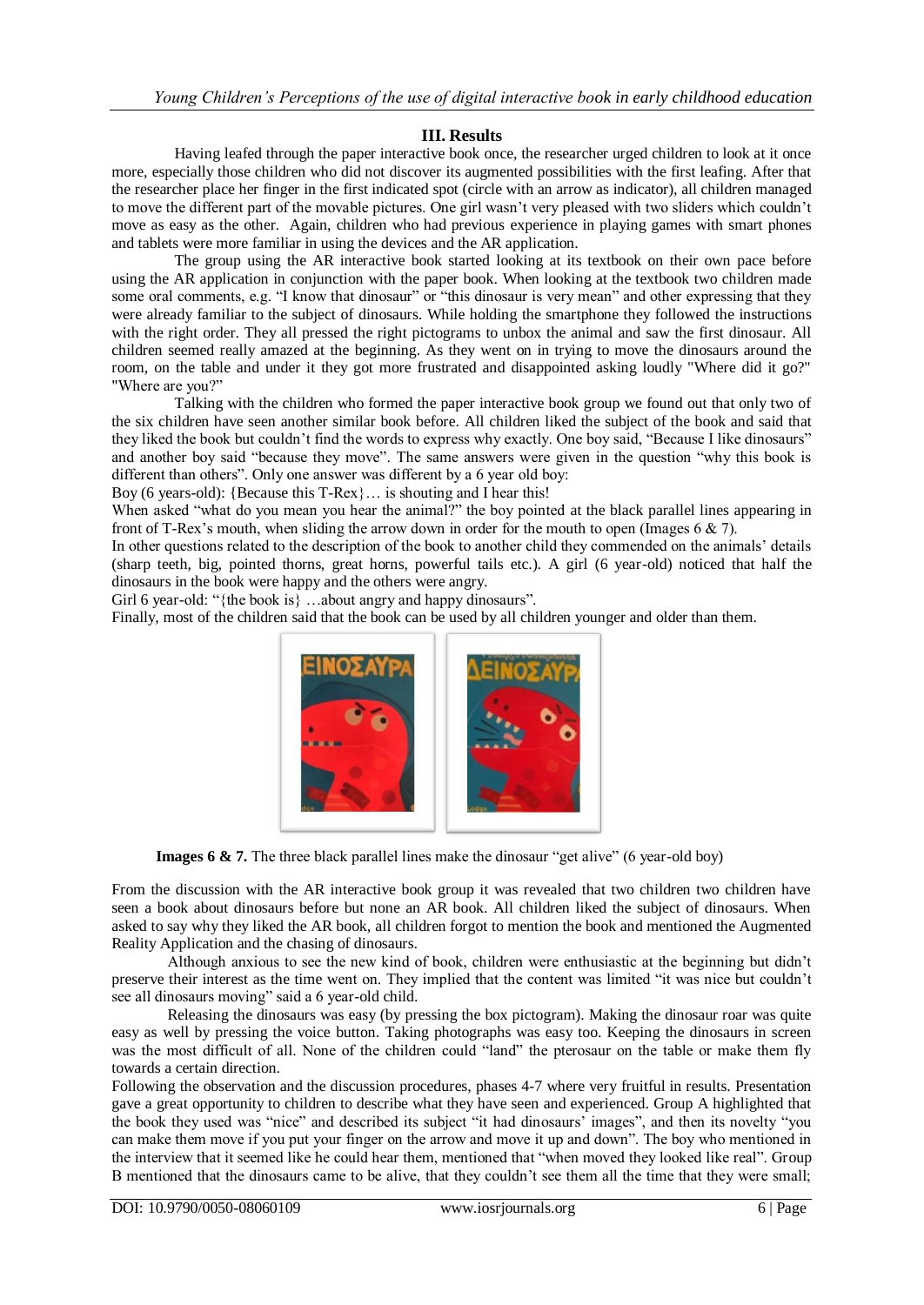some mentioned that one of them came out of an egg, while other dinosaurs were flying and had very loud voices.

The switching of the interactive books renewed children's interest but was a fine opportunity to confirm the results already noted down by the use of books from the other groups, as well. Thus, during the use of the AR book from Group A and the use of the paper interactive book from Group B, the researcher observed and kept notes while the kindergarten teacher provided help to the Group A with the use of smartphone. The results were the same with the use of the movable book (children looked at it and played with it more than one time) and similar with the use of the AR book. The procedure included photograph taking and photograph viewing in the big screen of the preschool's computer (Phase 5).

When children were asked to vote which book (Phase 6), they liked the most the paper interactive book won the most sympathy (8 voted in favor and 4 against).

Finally, we completed the intervention by reading the books and by word-playing with the paper interactive book suggested sounds of dinosaurs' movements which worked as action words for us (Phase 7).

#### **IV. Discussion**

Our study provides new insights, concerning the use of traditional and AR interactive books by kindergarten age children:

1. The use of interactive paper books is not intuitive by preschool children. Neither is the use of AR books.

2. Preschool children's fine motor skills are not yet ready to use the fine touch screen movements needed to handle an AR object.

3. The interactive features of AR books are not tangible compared to traditional interactive books' features. They seem to be present, but they are intangible. Although these features relate to the imaginative worlds children in which enter and live as "player-readers", children by the age of 5-6 still need to use tangible toy-books.

4. Interactive children's books are multimodal books. Their use provides an excellent opportunity to get acquainted with the semiotic modes, such as the written word, images, moving parts, sounds, indicators and other features they are important to learn.

Visual attention is considered to be the primary cognitive mechanism involved in information search [25]. But as it was proved children's perception of interactive books qualities and especially the ability, that they give to children to move some of their parts, can be understood in relation to motion [26].

Using the paper interactive book requires understanding of its potentialities and using small muscle movements as well as eye hand coordination. Even though the paper interactive book that was chosen for the research had in our perception simple and obvious features, children who hadn't previous experience in using such books weren't able to use it without help. One step further, the difficulty in using the moveable parts of the board book meant that they were not aware of the role indicators (e.g. such as arrows) play in the context.

Engaging 5-6 year-old children with AR books and teaching new abilities with mobile technology turned out to be a funny and an interesting way to capture preschool children attention [27]. Although the AR book editors' intension was to enrich the text and provide film-like material without projectors, projecting surfaces, cd-players etc., the information offered for dinosaurs through using the smart phone appeared to be of little cognitive value and confusing as one child thought that T-Rex was a small animal and another child called "pet" names to the pterosaur, probable having the same belief.

All dinosaurs were at first in "boxes" and children could "unbox" them. Among the instructions were the sentences "press the box (pictogram) to release a dreadful T-Rex" and "press the box (pictogram) to make the mighty Pterosaurs fly", giving in this way the dinosaurs control to the user and to the AR application a playful aura.

AR books were perceived by children as a nice way to have fun. Although rich information can be added to AR books in a unique way, which until now no paper interactive book could afford, the Dinosaurs AR book was experienced with enthusiasm in the beginning but soon problems of operating the movement of dinosaurs and the agony for keeping them in the screen interrupted and reduced the children's enthusiasm. It is assumed that if the experience was not a group one in the final circle time, the AR book use would be even more frustrating for the children.

Even the smaller interactive picture books are not to be thought as simple and for short use [17]. The observation pointed out this element as well as children "read" and "played" with the paper interactive book again and again.

Even though the AR book seemed to be more promising for engaging children's attention longer this was not possible due to the constraints imposed by the very delicate screen handling.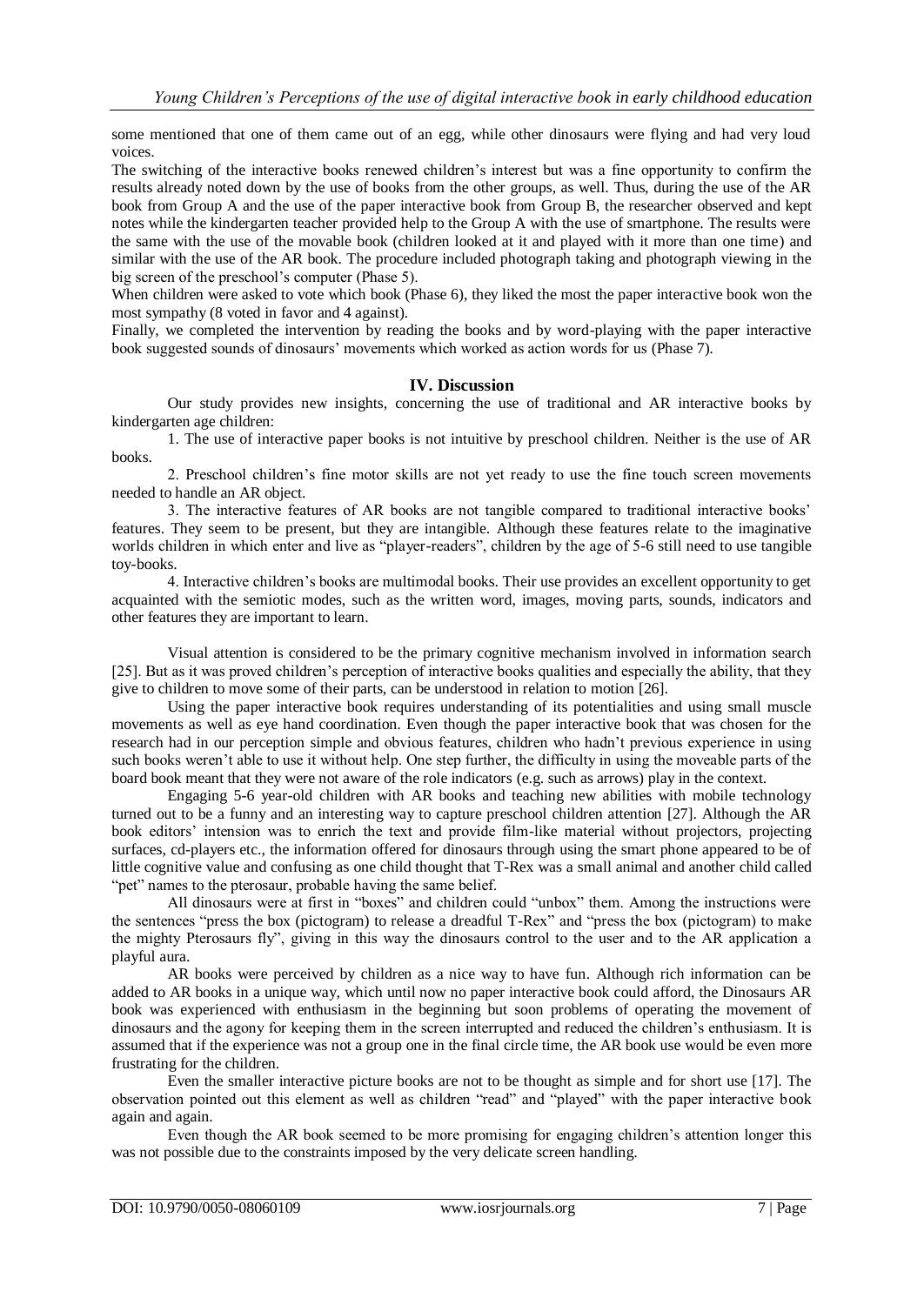Our data are contributing towards the selection of criteria under consideration when deciding which interactive books are more suitable for preschool children.

The current research introduces a new way of studying interactive books, traditional or based in AR technology. Even when unfamiliar to both kinds of books, children used easier and with fewer constraints the paper interactive book on their own and by the company of classmates. This flexibility serves and further promotes fun experiences. The observed result was orally expressed by children as well. Children vocalized their preference to the traditional interactive book. This book allowed preschool children use it not only by looking at pictures but also by playing with it at the same time, transforming the reading experience in a joyful experience as well. Books that children can look at and play with must afford certain qualities. They must be easy to grasp and transfer, easy to use. Paper (or other material) image books as detached objects offer these qualities and even though children can't read, they can use them to gain perception through the images and the other mechanical features they offer.

Very few children can perceive the use of interactive books if not helped. They need other persons' help and guidance in order to use and elaborate the richest affordances of interactive books because the most of their features are not intuitive to use.

#### **V. Limitations and future directions**

The present research can be expanded and repeated with the same or different morphotypes of interactive books to younger or even older children as to elucidate which are among their properties are the most useable and beneficial.

#### **References**

- [1]. Hannon, P. (2000). Reflecting on Literacy in Education. London: Routledge Falmer.
- [2]. New London Group (2000). A pedagogy of multiliteracies: Designing social futures. In B. Cope & M. Kalantzis (Eds.), Multiliteracies: Literacy learning and the design of social futures. Australia: Macmillan.
- [3]. Unsworth, L. (2001). Teaching multiliteracies across the curriculum: changing contexts of text and image in classroom practice. UK: Open University Press.
- [4]. Kress, G. & Leeuwen, T. (2001). Multimodal Discourse. The models and media of contemporary communication. London: Hodder Arnold.
- [5]. Baldry, P.J., & Thibault, E. (2006). Multimodal Transcription and Text Analysis: A Multimedia Toolkit and Coursebook. London: Oakville.
- [6]. Karakitsios, A., & Artzanidou, E. (2018). Literature otherwise: alternative innovative actions in the kindergarten. Athens: Kaleidoskopio (in Greek).
- [7]. Labbo, L. D. (2000). Towards a vision for the future role of technology in literacy education. Report commissioned by the US Department of Education.
- [8]. Miller, E. B. & Warschauer, M. (2014). Young children and e-reading: research to date and questions of the future, Learning, Media and Technology, 39(3), 283-305. doi: 10.1080/17439884.2013.867868.
- [9]. Plowman, L., Stephen, C., & McPake, J. (2010). Supporting young children's learning with technology at home and in preschool. Re-search paper in Education 25 (pp. 93-113). doi:10.1080/02671520802584061
- [10]. Grimshaw, S., Dungworth, N., McKnight, C., & Morris, A. (2007). Electronic Books: Children's reading and comprehension. British Journal of Educational Technology, 38(4), 583-599.
- [11]. Higgins, S. & Hess, L. (1999). Using electronic books to promote vocabulary development. Journal of research on computing in education, 31(4), 425-430.
- [12]. Korat, O. & Shamir, A. (2007). Electronic books versus adult readers: effects on children's emergent literacy as a function of social class. Journal of computer assisted learning, 23(3), 248-259.
- [13]. Zucker, T. A., Moody, A. K. & McKenna, M. C. (2009). The effects of electronic books on pre-kindergarten-to-Grade 5 students' literacy and language outcomes: a research synthesis. Journal of Educational Computing Research, 40(1), 47-87.
- [14]. Hyman, J. A., Moser, M. T. & Segala, L. N. (2014). Electronic reading and digital library technologies: understanding learner expectation and usage intent for mobile learning. Education Tech Research Dev, 62, 35-52. doi: 10.1007/s11423-013-9330-5.
- [15]. Appleyard, J. (1994). Becoming a reader: the experience of fiction from Childhood to Adulthood. S.J. New York: Cambridge University Press.
- [16]. Kanatsuli, M. (2012) Games inside books for young children. Bookbird, 50(4): 33-40.
- [17]. Yannicopoulou, A. (2013). The materiality of picturebooks: Creativity activities. In T. Kotopoulos (Ed.), 1st International Conference on "Creative Writing" (pp. 1-16). Athens: Hellenic American Educational Foundation "Athens College–Psychico College".
- [18]. Gibson, J. (1979). The Ecological Approach to Visual Perception. Boston: Houghton Mifflin Harcourt.
- [19]. Nikolajeva, M. (2008). Play and playfulness in Postmodern Picturebooks. In L.P. Sipe & S. Pantaleo (Eds.), Postmodern Picturebooks: Play, Parody and self-Referentiality (pp. 55-74). New York & London: Routledge.
- [20]. Lodge, L. (2019). Playful Little Dinosaurs. Athens: Savalas (in Greek).
- [21]. Dinosaurs (2017). Athens: Hartini Poli (In Greek).
- [22]. DeStefano, D., & LeFevre, J.A. (2007). Cognitive load in hypertext reading: A review. Computers in Human Behavior, 23(3), 1616- 1641.
- [23]. Spiro, R. J., & Jehng, J. (1990). Cognitive flexibility and hypertext: theory and technology for the nonlinear and multidimensional traversal of complex subject matter. In D. Nix & R. Spiro (Eds.), Cognition, education, and multimedia: Exploring ideas in high technology (pp. 163-205). Hillsdale, NJ: Lawrence Erlbaum Associates.
- [24]. Clark, A. & Moss, P. (2001). Listening to young children: the Mosaic Approach. London: National Children's Bureau for the Josesh Rowntree Foundation.
- [25]. Andersen, E., Goucher-Lambert, K., Cagan, J., & Maier, A. (2021). Attention affordances: Applying attention theory to the design of complex visual interfaces. Journal of Experimental Psychology: Applied, 27(2), 338–351. doi: org/10.1037/xap0000349